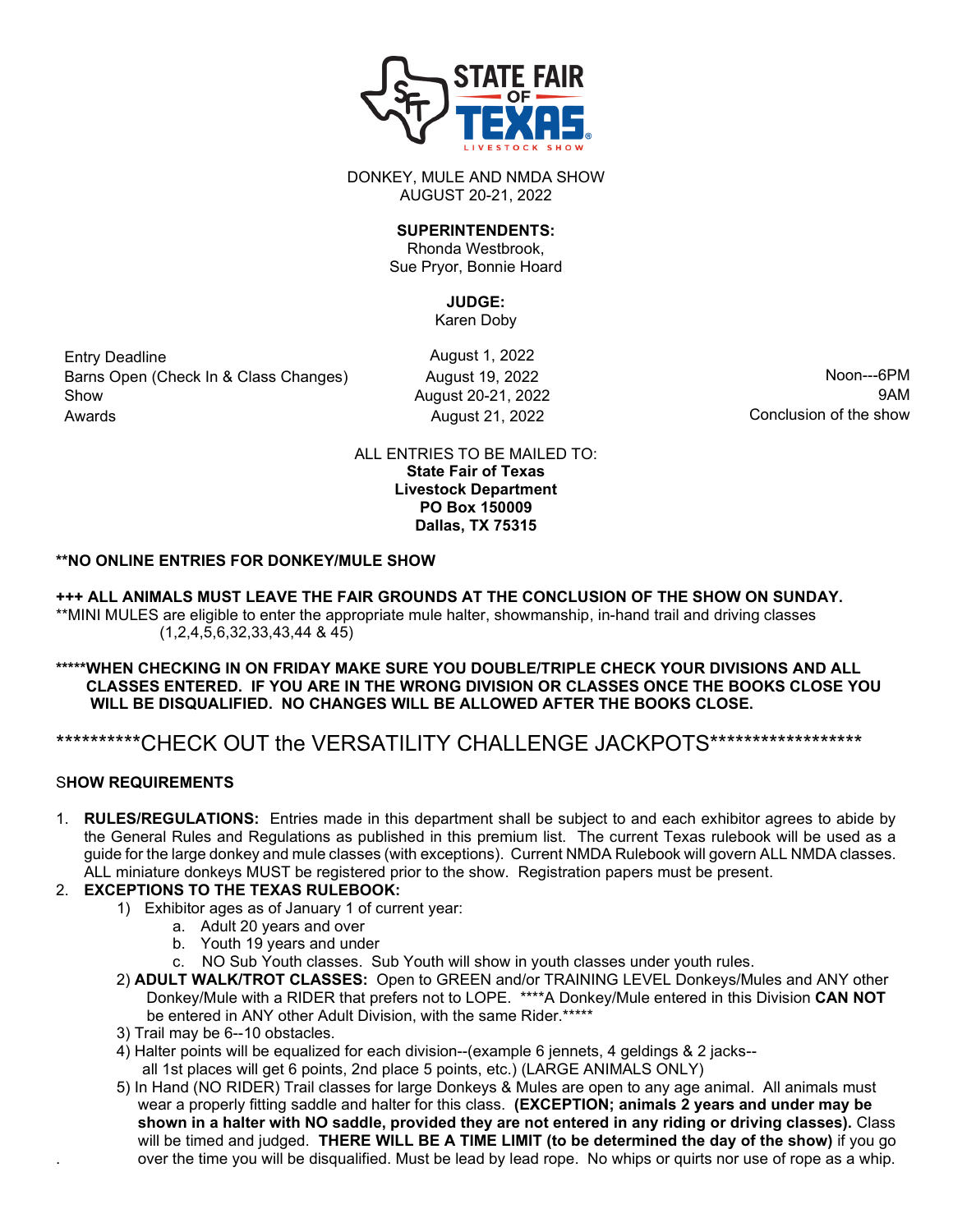- 3. **ENTRY APPLICATION/FEE**: An entry application and fee of \$15 per class along with a **MANDATORY OFFICE/SHOW FEE of \$25 per EXHIBITOR and** all stall fees must be submitted by mail on or before August 1, 2022. All fees must be mailed in with applications and signed W-9 and release of liability. Late entries will be accepted until 6 PM, August 19, 2022, at check in. Late entry fees will be equal to two times the regular class entry fees. Classes may be added on an animal that is already entered for \$15 per class.
- 4. **NO SMOKING** allowed in any barn, judging pavilion or coliseum.
- 5. **STALLS**: Stall fee of \$25/night per stall (including tack stalls). **Limit one large animal or 2 miniatures per stall**.
- 6. **STALLS ARE NOT REQUIRED (you can tie to your trailer at no charge if you are not spending the night**). **NO OVER NIGHT TIE OUTS.** All class changes MUST be made by 6:00 pm on Friday, August 19, 2022.
- 7. **ALL ANIMALS MUST LEAVE THE FAIR GROUNDS AT THE CONCLUSION OF THE SHOW ON SUNDAY.**
- 8. **BEDDING**: Shavings may be purchased at check-in, or on your entry form. **NO OUTSIDE SHAVINGS MAY BE BROUGHT ONTO THE GROUNDS.**
- 9. **DRESS CODE:** Western attire must be worn in the large Donkey and Mule classes. Western attire includes long sleeved shirt and pants, hat and boots. The hat must be on the exhibitor's head when entering the arena. Protective headgear is acceptable. **Miniature donkey exhibitors will follow the NMDA Rulebook.**
- 10. **YOUTH CLASSES**: Any exhibitor under the age of 13 must have an adult (wearing show dress code) in the arena for all classes. Youth exhibitors may show in Youth exhibitor classes, and any Halter Class, including mixed gender class where adults are showing Jacks.
- 11. **If both an adult and a youth are showing the same animal, you must declare at check-in who is going to show at halter for points. You cannot wait until after the show starts.**
- 12. **BITS**: To prevent abusive or illegal bits in the arena, bits will be subject to check by the Judge during each class. The following is a list of illegal bits: bicycle chain bits; prongs inside or outside; snaffle with high port; curb with shanks longer than 8-1/2"; welding to or changing bit surface from smooth to bumpy or sharp; wire wrapped bit. No blood will be tolerated inside or outside the mouth.
- 13. **DRUGS**: All animals are subject to drug testing. No person shall be permitted to administer internally or externally to any animal, either before or during an event. Any medication, drug, mechanical device or artificial appliance which is of such character, as it could affect its performance or appearance in that event is prohibited.
- 14. If at any time during the show an animal appears to be lame, sick, etc. (by the show committee or judge). It will be disqualified for the remainder of the show.
- 15. **No personal practice obstacles are allowed on the grounds.**
- 16. **TIES:** High point ties will be broken by the number of first places, then by number of animals placed over, then by number of classes placed in, then by highest placing in the Pleasure Riding class or Pleasure Driving for NMDA.
- 17. **HIGH POINT CALCULATION**: For classes of six or more animals, first place will receive 6 points, with the remaining places receiving one less point in descending order. For classes of less than six animals, first place will receive points equal to the number in the class, with the remaining places receiving one less point in descending order. Maximum points for NMDA classes are 5.
- 18. **\*\*\*\*IF YOU "DRAW OUT" OF A CLASS ONCE THE SHOW STARTS, POINTS WILL BE CALCULATED AS A DISQUALIFICATION (You will get NO points for the class/classes that you draw out of, BUT all other entries will get points for the original TOTAL number of animals entered in each class). ANY exceptions will be handled by the Show Committee.**
- 19. **AWARDS**: Premiums will be paid out post event, see schedule below. Special Awards will be given to High Point and Reserve High Point Champions in all divisions and for the Champions and Reserve Champions in the Halter divisions and for Best of Breed NMDA.
- 20. Miniature Mules are encouraged to enter the appropriate mule halter, showmanship, in-hand trail, driving classes and miniature versatility jackpot.
- 21. **VERSATILITY CHALLENGE JACKPOT RULES;**
	- **Divisions offered Donkey, Mule and Miniature Donkey/Mule**
	- **-----State Fair of Texas will start each pot at \$100.00**
	- **-----\$30.00 entry fee with ½ the entry fee going back to the pot**
	- **-----Pay outs will be determined by the number of entries**
	- **-----Open to ALL ages of animals and exhibitors**
	- **-----MUST enter before the books close on Friday, August 19, 2022**
	- **-----Do NOT have to be entered in any other classes at the Show**
	- **-----Once everyone has entered the arena you cannot exit without being disqualified**
	- **-----Each exhibitor may have one helper in the arena for tack changes. There will be a 10 minute time limit for Tack changes**
	- **-----Judges discretion to disqualify any exhibitor that does not maintain complete control of their animal at all Times**
	- **-----There will be 4-7 events in the Challenge---examples—Pleasure Riding/Pleasure Driving Miniatures, Reining/Mini Reinsmanship, Donkeymanship/Mulemanship, Trail/Obstacle Driving Miniatures, Barrels,**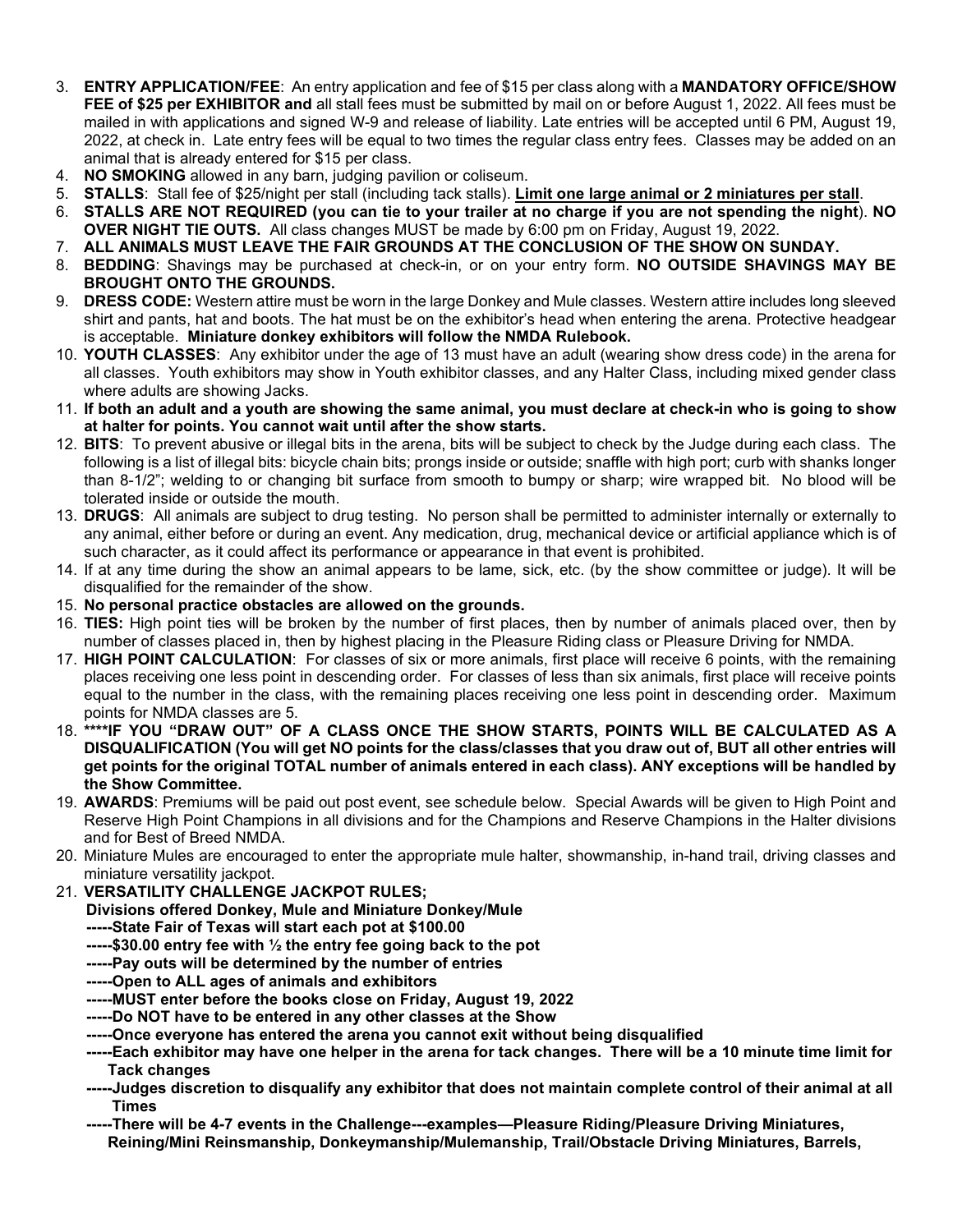**Stakes, Poles, Showmanship, Halter, etc.**

 **-----Each event judged separately. Cumulative points of all events will determine the Versatility Champion. -----Specific events and patterns will be posted in the Pattern Book that you will receive on Saturday -----Versatility points DO NOT count towards SFT show high point. They count for the jackpot only**

**.** 22. **PREMIUMS:** PAYBACKS IN ALL CLASSES. PAYMENTS WILL BE AWARDED ON A SLIDING SCALE DETERMINED BY THE NUMBER OF ENTRIES IN EACH CLASS.

> **PAY BACKS; 1 ENTRY-------------------------------1ST PLACE \$10 2 ENTRIES------------------------------1ST PLACE \$15 2ND PLACE \$10 3 OR MORE ENTRIES--------------1ST PLACE \$20 2ND PLACE \$15**

#### 23. **CLASSES OFFERED:**

#### **SATURDAY, AUGUST 20, 2022----------9 AM**

- 1. MULES @ HALTER---WEANLINGS & YEARLINGS (MUST BE AT LEAST 6 MONTHS OLD)
- 2. MULES (2 YEARS & OVER) @ HALTER (58" & UNDER)
- 3. MULES (2 YEARS & OVER) @ HALTER (58.01" & OVER) CHAMPION & RESERVE CHAMPION MULES @ HALTER
- 4. SHOWMANSHIP @ HALTER---MULES---ADULT(20 & OVER)
- 5. SHOWMANSHIP @ HALTER---MULES---YOUTH (19 YEARS & UNDER)
- 6. SHOWMANSHIP @ HALTER---WALK/TROT MULES (ADULT 20 & OVER)
- 7. NMDA 2 YEARS & UNDER JENNETS @ HALTER (MUST BE BORN BEFORE 3-11-2021)
- 8. NMDA 2 YEARS & UNDER GELDINGS @ HALTER (MUST BE BORN BEFORE 3-11-2021)
- 9. NMDA 2 YEARS & UNDER JACKS @ HALTER (MUST BE BORN BEFORE 3-11-2021) NMDA JUNIOR CHAMPION & RESERVE CHAMPION @ HALTER
- 10. NMDA 3-5 YEAR OLD JENNETS @ HALTER
- 11. NMDA 6 YEARS & OVER JENNETS @ HALTER
- NMDA CHAMPION & RESERVE CHAMPION JENNETS @ HALTER
- 12. NMDA 3-5 YEAR OLD GELDINGS @ HALTER
- 13. NMDA 6 YEARS & OVER GELDINGS @ HALTER NMDA CHAMPION & RESERVE CHAMPION GELDINGS @ HALTER
- 14. NMDA 3-5 YEAR OLD JACKS @ HALTER
- 15. NMDA 6 YEARS & OVER JACKS @ HALTER NMDA CHAMPION & RESERVE CHAMPION JACKS @ HALTER

#### NMDA BEST OF BREED (CHOSEN FROM CHAMPION JENNET, GELDING & JACK)

- 16. NMDA SHOWMANSHIP @ HALTER---PRE GREEN ADULT (DONKEYS 2 & UNDER)
- 17. NMDA SHOWMANSHIP @ HALTER---NON DRIVING ADULT (DONKEYS 3 & OVER)
- 18. NMDA SHOWMANSHIP @ HALTER---GREEN ADULT
- 19. NMDA SHOWMANSHIP @ HALTER---YOUTH (17 & UNDER)
- 20. NMDA SHOWMANSHIP @ HALTER—OPEN ADULT
- 21. DONKEYS @ HALTER (OVER 36")---WEANLINGS & YEARLINGS (MUST BE AT LEAST 6 MONTHS OLD)
- 22. DONKEY JENNETS (2 YEARS & OVER) @ HALTER (36.01" & OVER)
- 23. DONKEY GELDINGS (2 YEARS & OVER) @ HALTER (36.01" & OVER)
- 24. DONKEY JACKS (2 YEARS & OVER) @ HALTER (36.01 & OVER) CHAMPION & RESERVE CHAMPION DONKEYS @ HALTER
- 25. SHOWMANSHIP @ HALTER---DONKEYS---ADULT(20 & OVER)
- 26. SHOWMANSHIP @ HALTER---DONKEYS---YOUTH (19 YEARS & UNDER)
- 27. SHOWMANSHIP @ HALTER---WALK/TROT DONKEYS---ADULT (20 & OVER)
- 28. NMDA PLEASURE DRIVING WORKING SINGLE---GREEN ADULT
- 29. NMDA PLEASURE DRIVING WORKING SINGLE---YOUTH(17 & UNDER)
- 30. NMDA PLEASURE DRIVING WORKING SINGLE---OPEN ADULT
- 31. SINGLE HITCH PLEASURE DRIVING---DONKEYS (36.01" & OVER)---ADULT (20 & OVER)
- 32. SINGLE HITCH PLEASURE DRIVING---MULES---ADULT (20 & OVER)
- 33. SINGLE HITCH OBSTACLE DRIVING---MULES--ADULT (20 OVER)
- 34. SINGLE HITCH OBSTACLE DRIVING---DONKEYS (36.01" & OVER)---ADULT (20 & OVER)
- 35. NMDA OBSTACLE DRIVING WORKING SINGLE---GREEN ADULT
- 36. NMDA OBSTACLE DRIVING WORKING SINGLE---YOUTH (17 & UNDER)